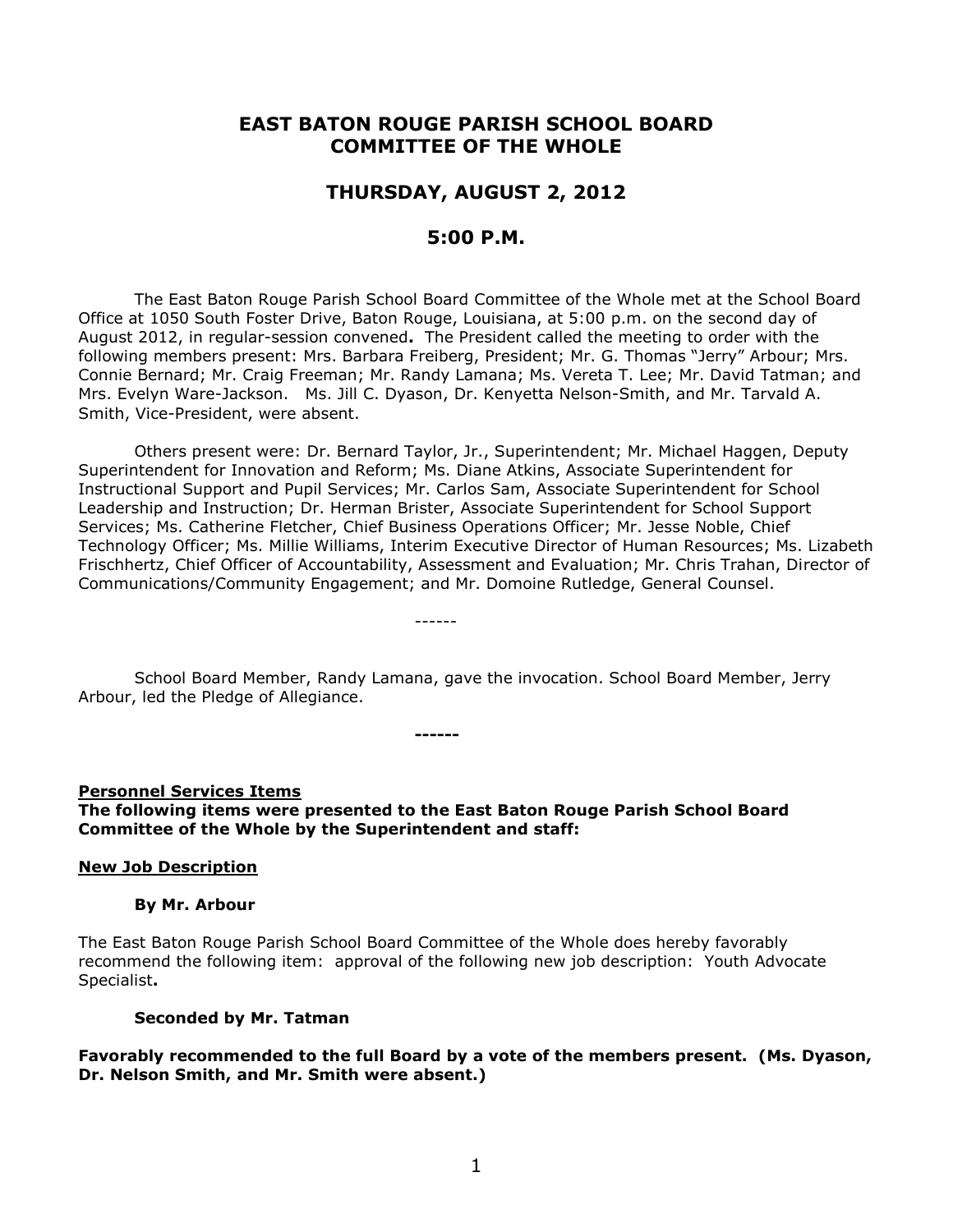#### **------**

#### **School Operations Items The following items were presented to the East Baton Rouge Parish School Board Committee of the Whole by the Superintendent and staff:**

## **Recommendation of General Counsel**

## **By Mr. Arbour**

The East Baton Rouge Parish School Board Committee of the Whole does hereby favorably recommend the following item: Letonya Rowe, Individually and as Natural Tutrix of her Minor Child, Da'Cia Rowe v. EBRPSB, Climetean Montague, Carrie Mealy, and Coregis Insurance Company, Suite No: 560,926, Section 8, 19<sup>th</sup> JDC, Parish of East Baton Rouge.

## **Seconded by Mrs. Bernard**

**Favorably recommended to the full Board by a vote of the members present. (Ms. Dyason, Dr. Nelson Smith, and Mr. Smith were absent.)**

**------**

#### **Finance**

**The following items were presented to the East Baton Rouge Parish School Board Committee of the Whole by the Superintendent and staff:**

#### **Approval to Consolidate Items #1-#7** *In Globo*

#### **By Mr. Freeman**

The East Baton Rouge Parish School Board Committee of the Whole does hereby approve consolidating Items #1-#7 *in globo.* 

#### **Seconded by Mr. Lamana**

## **Adopted without objection by a vote of the members present. (Ms. Dyason, Dr. Nelson Smith, Mr. Smith, and Mr. Tatman were absent.)**

#### **Approval of Contracts Listed as Items #1-#7**

#### **By Mrs. Bernard**

The East Baton Rouge Parish School Board Committee of the Whole does hereby favorably recommend the following items *in globo*: #1. Approval of a contract between the East Baton Rouge Parish School Board and Pediatric Services of America, Inc., d/b/a PSA Healthcare for the period August 8, 2012, through May 21, 2013, for an amount not to exceed \$160,000.00. #2. Approval of a contract between the East Baton Rouge Parish School Board and Healing Hands Home Health, Inc. for the period August 8, 2012, through May 21, 2013, for an amount not to exceed \$98,000.00. #3. Approval of a contract renewal for Professional Services between the East Baton Rouge Parish School Board and National SAM Innovation Project (NSIP) for Turnaround Schools, for the period August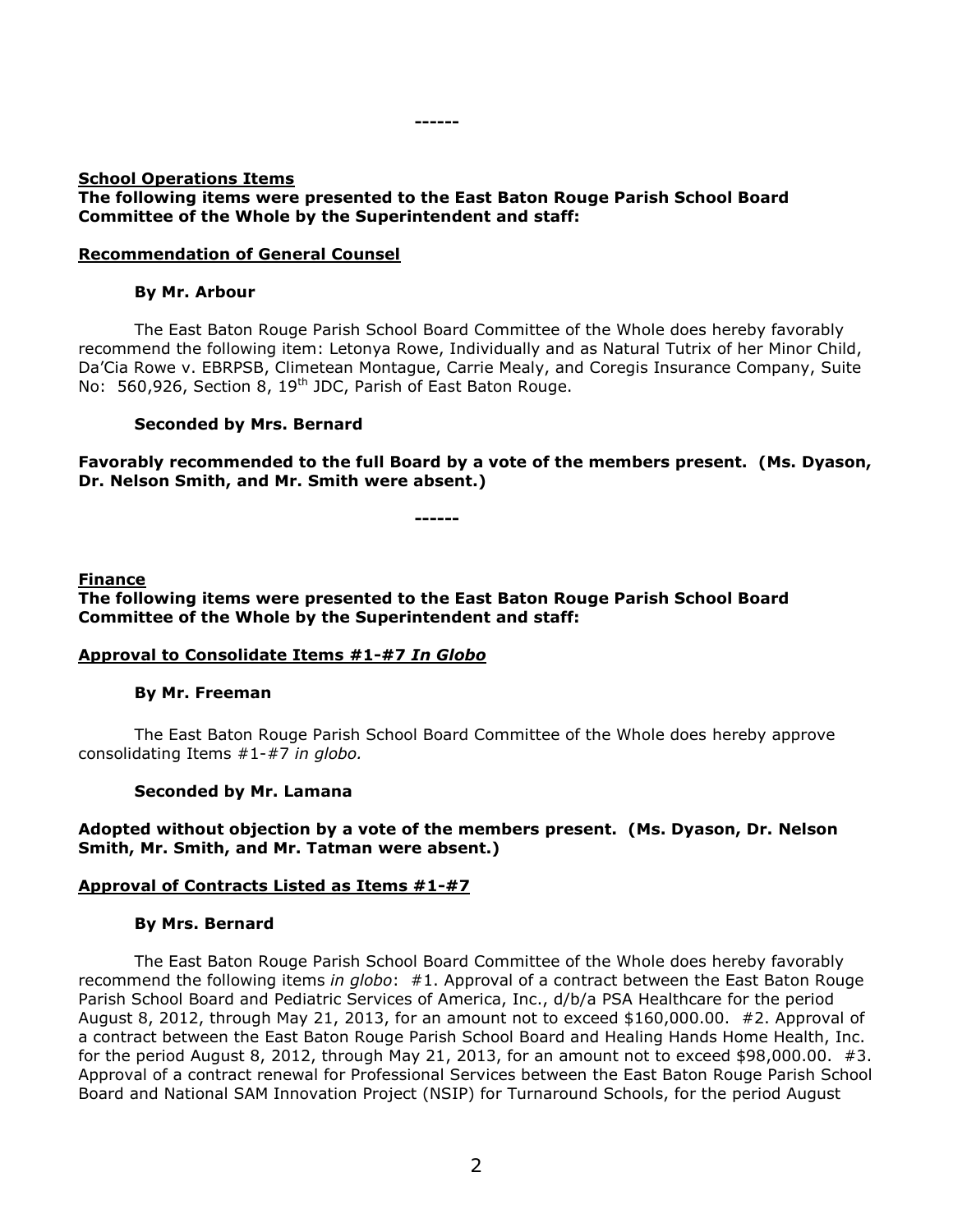2012 through June 2013, for an amount not to exceed \$81,300.00. #4. Approval of the Proposed 2012-2013 Radio Training Program (RTP) Budget. #5. Approval of the Proposed 2012-2013 Tax Plan Budgets for Propositions 2 and 3. #6. Approval of the 2011-2012 Adult Education Local Budget. #7. Approval of the 2011-2012 Adult Education YouthBuild Budget.

## **Seconded by Mrs. Ware-Jackson**

## **Favorably recommended to the full Board by a vote of the members present. (Ms. Dyason, Dr. Nelson Smith, Mr. Smith, and Mr. Tatman were absent.)**

**------**

## **Instructional/Pupil Services Items**

**The following items were presented to the East Baton Rouge Parish School Board Committee of the Whole by the Superintendent and staff:**

## **Approval to Consolidate and Approve Items #1-#5** *In Globo*

#### **By Mr. Freeman**

The East Baton Rouge Parish School Board Committee of the Whole does hereby favorably recommend Items #1, #2, #4, and #5 *in globo:* #1. Approval of the following grants under \$50,000.00: a) 2012 Elmer's Teacher Tool Kit grant in the amount of \$5,000.00. (Recipient – Ms. Cecilia Flores, Kindergarten Teacher, LaBelle Aire Elementary; b) Pets in the Classroom grant in the amount of \$50.00. (Recipient – Ms. Cecilia Flores – Kindergarten Teacher, LaBelle Aire Elementary); and c) School Grants for Healthy Kids grant in the amount of \$2,000.00. (Recipient – Ms. Courtney Comeaux, Teacher – Shenandoah Elementary. #2. Approval of the Louisiana Virtual School (LVS) Agreement between the State Department of Education and the East Baton Rouge Parish School System. #4. Approval to adopt a Resolution that qualifies the East Baton Rouge Parish School System to apply for the 2013 Magnet Schools Assistance Program Grant. #5. Approval of the Memorandum of Agreement for AMI Kids, Inc. for Valley Park Alternative School for the 2012-2013 school year.

#### **Seconded by Mrs. Bernard**

#### **Discussion followed.**

## **Mrs. Bernard requested that Item #3 be removed from the motion. Mr. Freeman, the originator, agreed.**

**Favorably recommended to the full Board by a vote of the members present. (Ms. Dyason, Dr. Nelson Smith, Mr. Smith, and Mr. Tatman were absent.)**

**------**

## **2012-2013 Pupil Progression Plan**

## **By Mr. Freeman**

The East Baton Rouge Parish School Board Committee of the Whole does hereby favorably recommend the following item: approval of the 2012-2013 Pupil Progression Plan.